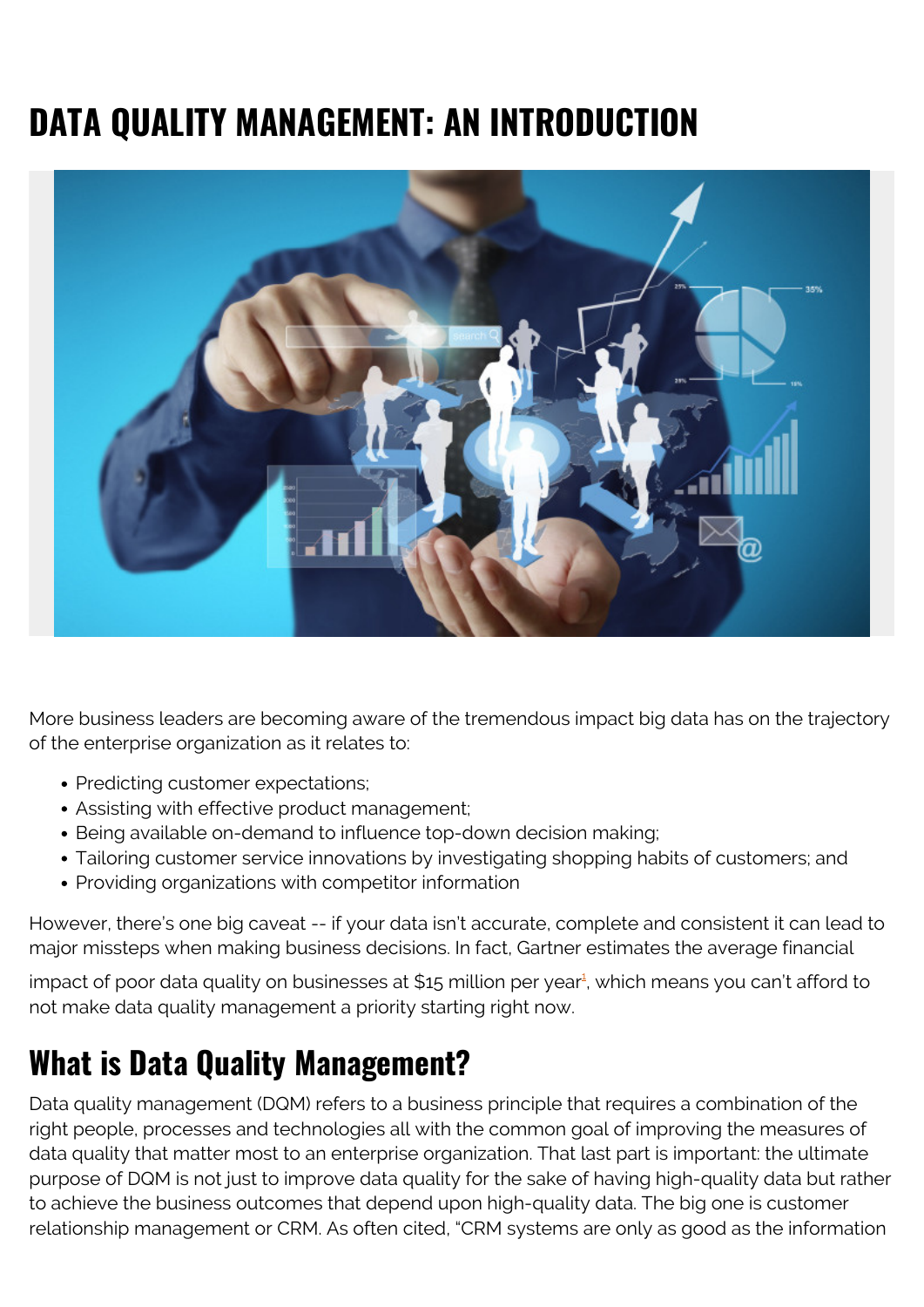they contain".

## **A Foundation for High-Quality Data**

Effective data quality management requires a structural core that can support data operations. Here are five foundational principles to implement high-quality big data within your data infrastructure:

### **#1 Organizational Structure**

IT leadership should consider the following roles when implementing DQM practices across the enterprise:

**DQM Program Manager**: This role sets the tone with regard to data quality and helps to establish data quality requirements. He or she is also responsible for keeping a handle on day-to-day data quality management tasks, ensuring the team is on schedule, within budget and meeting predetermined data quality standards.

**Organization Change Manager**: This person is instrumental in the change management shift that occurs when data is used effectively, they make decisions about data infrastructure and processes.

**Data Analyst I or Business Analyst**: This individual interprets and reports on data.

**Data steward**: The data steward is charged with managing data as a corporate asset.

#### **#2 Data Quality Definition**

Very simply, if you don't have a defined standard for quality data, how can you know if you are meeting or exceeding it? While data quality definitions as to what data quality means varies from organization to organization.

The most critical points of defining data quality may vary across industries and from organization to organization. But defining these rules is essential to the successful use of business intelligence software.

Your organization may wish to consider the following characteristics of high-quality data in creating your data quality definitions:

- **Integrity**: how does the data stack up against pre-established data quality standards?
- **Completeness**: how much of the data has been acquired?
- **Validity**: does the data conform to the values of a given data set?
- **Uniqueness**: how often does a piece of data appear in a set?
- **Accuracy**: how accurate is the data?
- **Consistency**: in different data sets does the same data hold the same value?

In addition, to ensure these characteristics are satisfied each time, [experts in data protection](http://library.ahima.org/PB/DataQualityModel#.WxrFslMvz5Z) recommend the following guiding governance principles when implementing your DQM strategy:

- **Accountability**: who's responsible for ensuring DQM?
- **Transparency**: how is DQM documented and where are these documents available?
- **Protection**: what measures are taken to protect data?
- **Compliance**: what compliance agencies ensure governance principles are being met?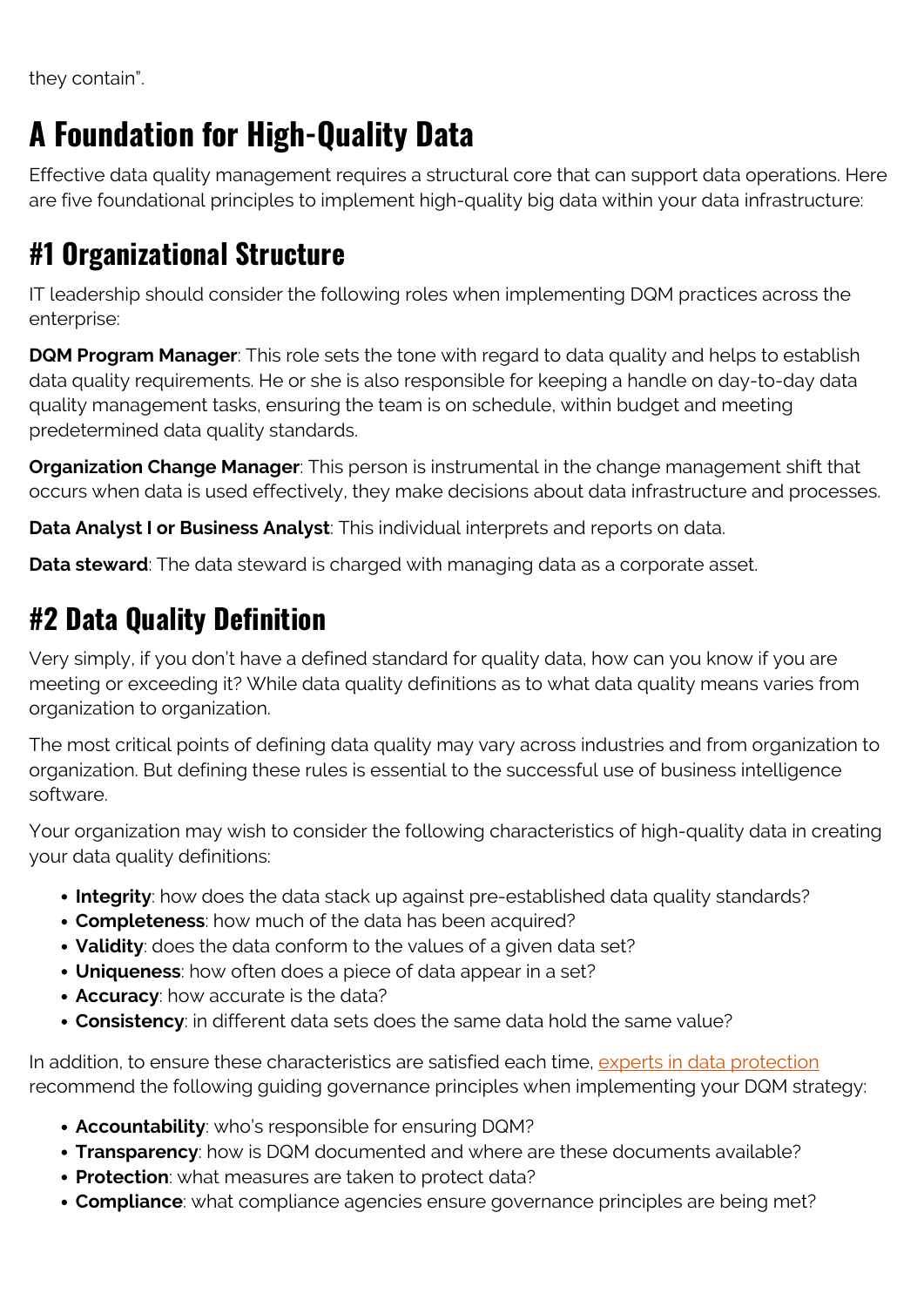### **#3 Data Profiling Audits**

Data profiling is an audit process that ensures data quality. During this process auditors look for validation of data against meta-data and existing measures. Then they report on the quality of data. Conducting [data profiling activities](https://www.gartner.com/it-glossary/data-profiling) routinely is a sure way to ensure your data is the quality needed to keep your organization ahead of the competition.

#### **#4 Data Reporting and Monitoring**

For most organizations, this refers to the process of monitoring, reporting and recording exceptions. These exceptions can be captured by business intelligence (BI) software for automated solutions that capture bad data before it becomes usable.

#### **#5 Correcting Errors**

Once potentially bad or incomplete data has been sorted out by BI systems, it's time to make appropriate data corrections such as completing the data, removing duplicates or addressing some other data issue.

### **Five Best Practices for Data Quality Management**

For businesses starting the data quality management process, here are five best practices to keep in mind:

#### **#1 Review Current Data**

It's likely you have a lot of customer data to begin with. You don't want to toss it out and start over, but as they say in the tech world "garbage in, garbage out."

The last thing you need is to fill your new data infrastructure with bad insights. Therefore, when you're getting started with data quality management, do an audit of your current data. This involves taking inventory of inconsistencies, errors, duplicates; and recording and correcting any problems you come across to make sure that the data that goes into your infrastructure is as high-quality as it can be.

### **#2 Data Quality Firewalls**

A firewall is an automated process that prevents and blocks a figurative fire. In this case, the fire is bad data. Putting up a firewall to protect your organization against bad data will help keep the system clear of error.

User-error is easy, and firewalls help prevent this process by blocking bad data at the point of entry. The number of people allowed to feed data into the infrastructure largely affects the quality of the data. But in many large organizations, it's imperative to have multiple entry points.

A firewall helps data stay error-free even when there are a number of people with access to enter data.